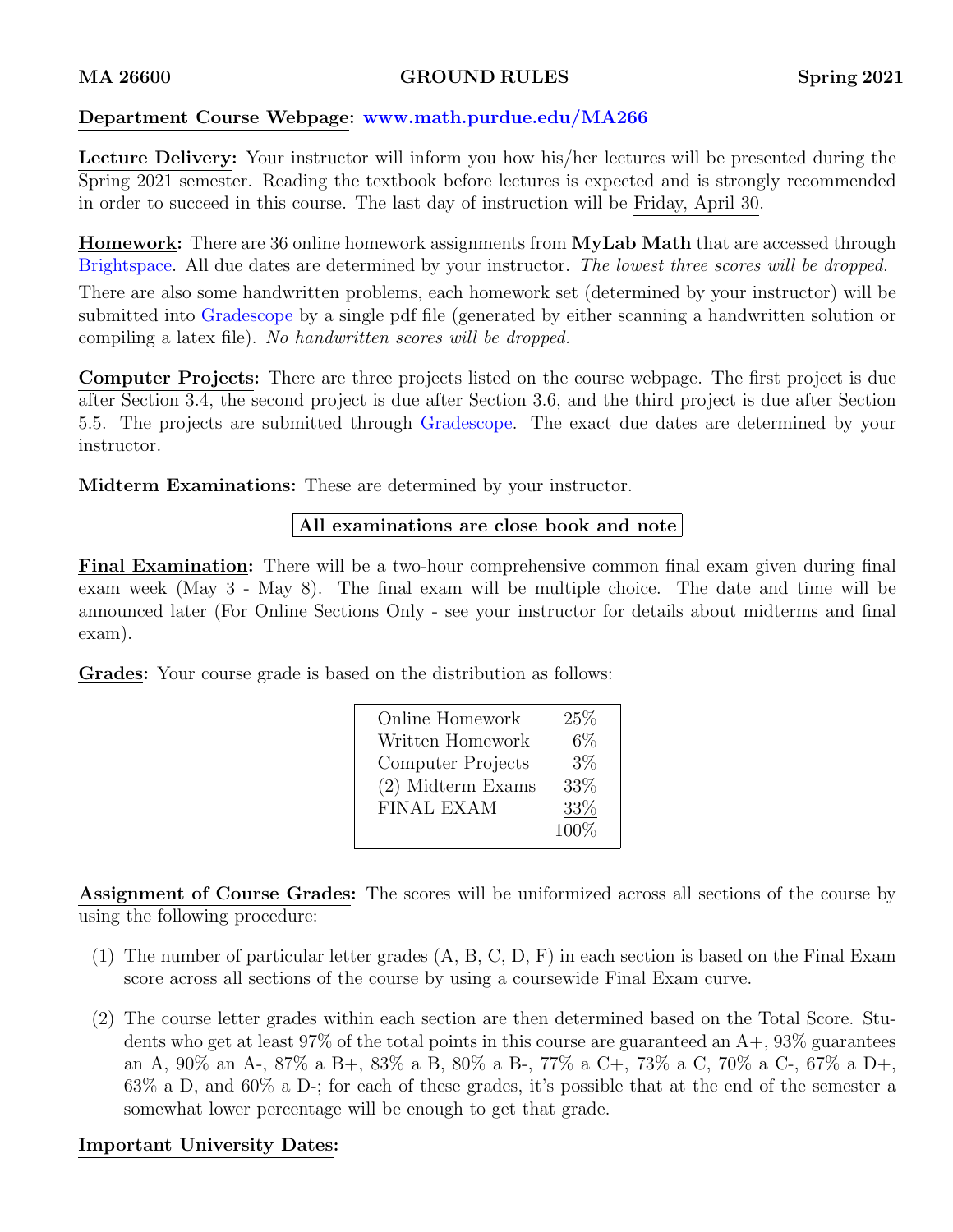- Classes begin on January 19, 2021.
- Last day to cancel a class without it appearing on your transcript is February 1, 2021.
- Last day to withdraw from a course with a W or WF is February 12, 2021.
- Last day of instruction is April 30, 2021.
- Reading days: 1) Wednesday, February 17; 2) Thursday, March 18; 3) Tuesday, April 13.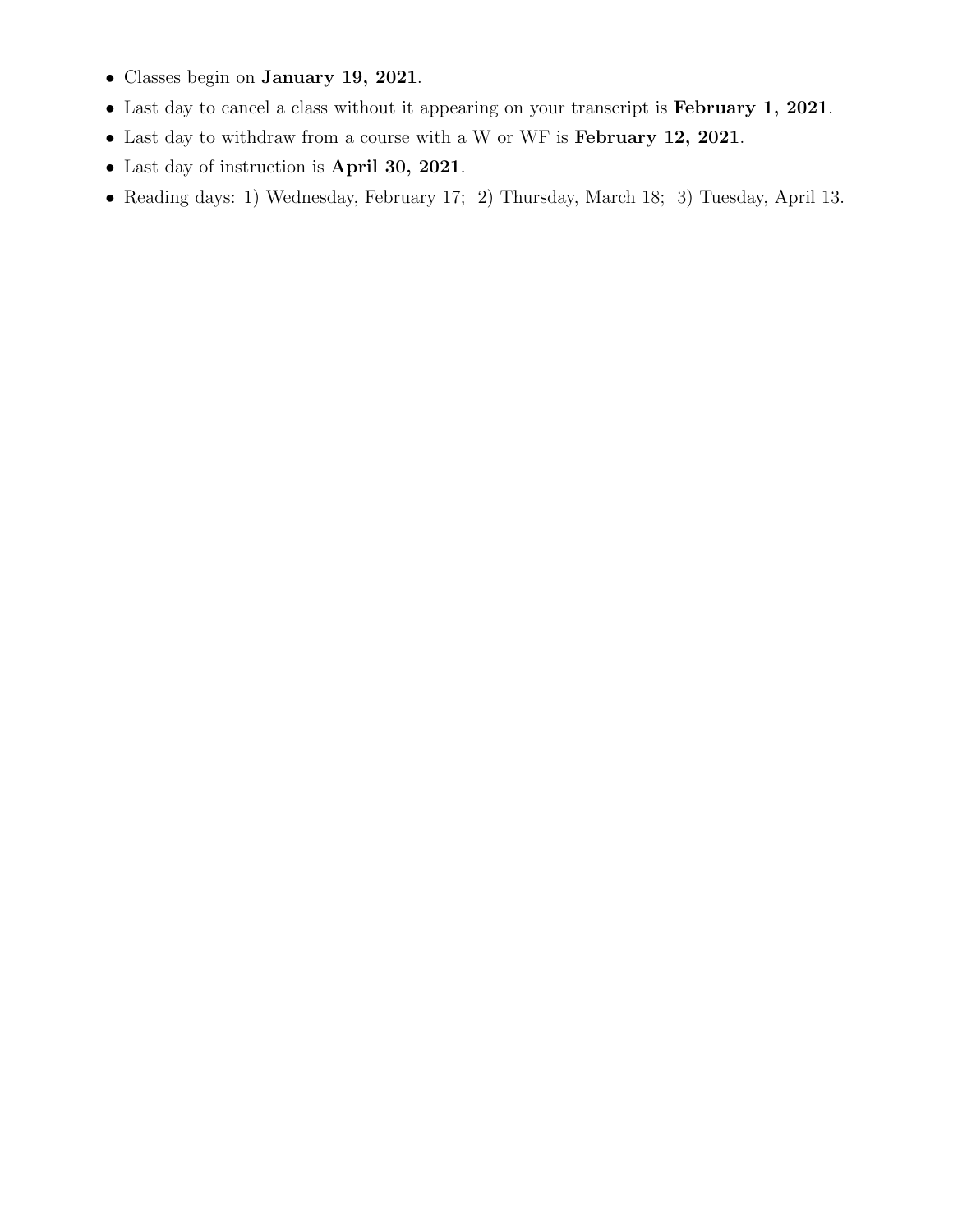Classroom Guidance Regarding Protect Purdue: The [Protect Purdue Plan,](https://protect.purdue.edu/app/uploads/2020/06/protect-purdue-plan-20200612.pdf) which includes the [Protect Purdue Pledge,](https://protect.purdue.edu/pledge/) is campus policy and as such all members of the Purdue community must comply with the required health and safety guidelines. Required behaviors in this class include: staying home and contacting the Protect Purdue Health Center (496-INFO) if you feel ill or know you have been exposed to the virus, wearing a mask [in](https://protect.purdue.edu/updates/face-covering-protocols/) [classrooms and campus building,](https://protect.purdue.edu/updates/face-covering-protocols/) at all times (e.g., no eating/drinking in the classroom), disinfecting desk/workspace prior to and after use, maintaining proper social distancing with peers and instructors (including when entering/exiting classrooms), refraining from moving furniture, avoiding shared use of personal items, maintaining robust hygiene (e.g., handwashing, disposal of tissues) prior to, during and after class, and following all safety directions from the instructor.

Students who are not engaging in these behaviors (e.g., wearing a mask) will be offered the opportunity to comply. If non-compliance continues, possible results include instructors asking the student to leave class and instructors dismissing the whole class. Students who do not comply with the required health behaviors are violating the University Code of Conduct and will be reported to the Dean of Students Office with sanctions ranging from educational requirements to dismissal from the university.

Any student who has substantial reason to believe that another person in a campus room (e.g., classroom) is threatening the safety of others by not complying (e.g., not wearing a mask) may leave the room without consequence. The student is encouraged to report the behavior to and discuss next steps with their instructor. Students also have the option of reporting the behavior to the [Office of the Student Rights and Responsibilities.](https://www.purdue.edu/odos/osrr/) See also [Purdue University Bill of Student Rights.](https://catalog.purdue.edu/content.php?catoid=7&navoid=2852#purdue-university-bill-of-student-rights)

COVID-19: When attending face-to-face classes, please observe all safety precautions in the newly designed de-densified classrooms. Monitor yourself often and report any symptoms of COVID-19 to the Protect Purdue Health Center (PPHC). Be aware that things are constantly changing hence, for your own safety and that of others, stay informed.

# • DO NOT ATTEND CLASS if you experience any symptom related to COVID-19 •

Students should stay home and contact the Protect Purdue Health Center (496-INFO) if they feel ill, have any symptoms associated with COVID-19, or suspect they have been exposed to the virus. In the current context of COVID-19, in-person attendance will not be a factor in the final grades, but the student still needs to inform the instructor of any conflict that can be anticipated and will affect the submission of an assignment or the ability to take an exam.

Emergency Preparation: In the event of a major campus emergency, course requirements, deadlines and grading percentages are subject to changes that may be necessitated by a revised semester calendar